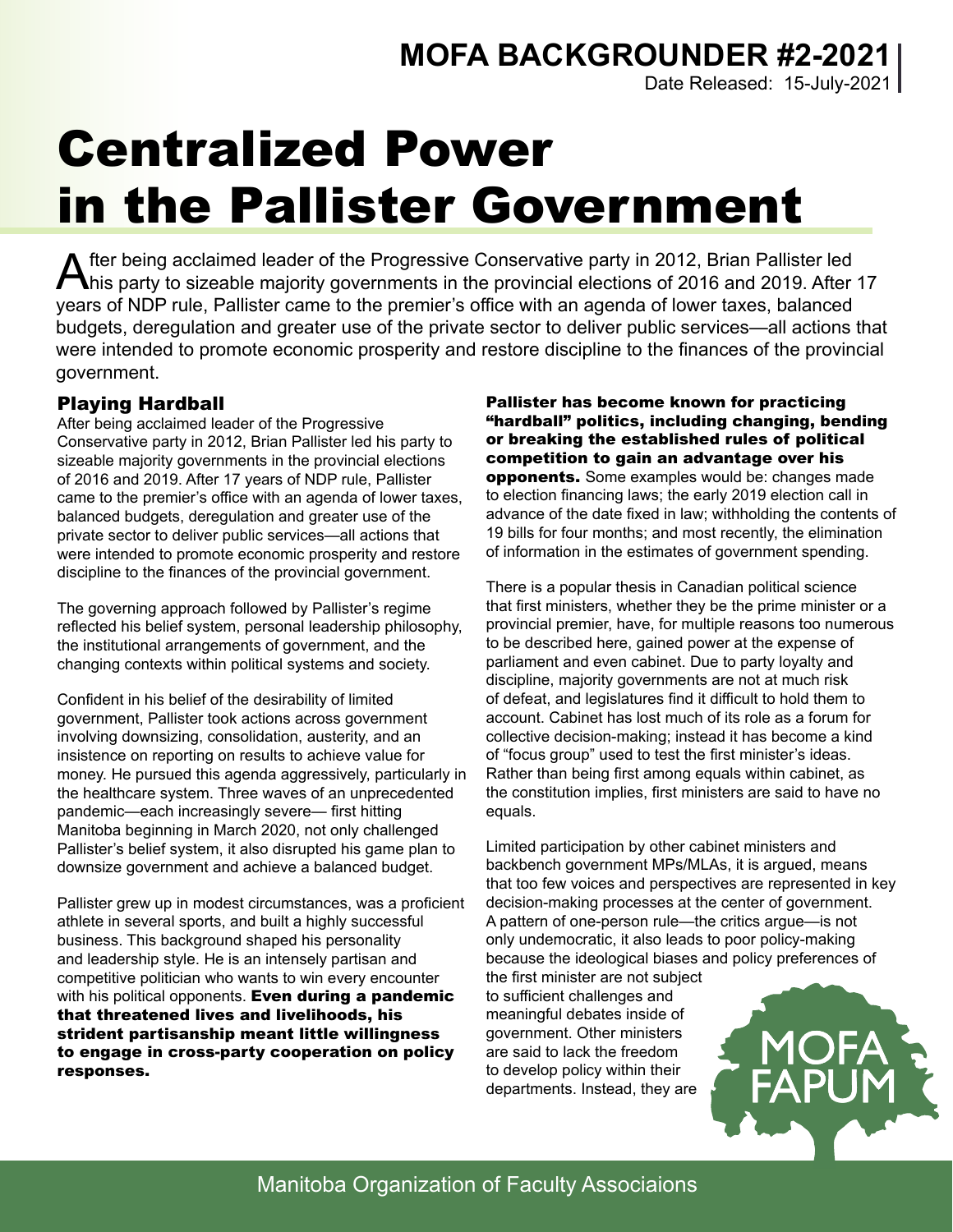often carrying out directions from the first minister's office or other central agencies (discussed below).

Finding empirical evidence to sustain these charges is difficult because decision-making at the center of government is mostly shrouded in secrecy. Ministers swear an oath of cabinet confidentiality and documents used to support cabinet decision-making are mostly exempt under provincial freedom of information laws. Therefore, any commentary on the dynamics of power must necessarily involve speculation.

### One-Person Rule?

In my view, the one-person rule thesis is mostly accurate but involves some exaggeration. Power within government is situational and dynamic so a first minister's control depends on the issue involved and can fluctuate significantly over time. It is also the case that power is not finite and therefore is not always found in one location. Context matters greatly to how power is exercised. During an emergency like the pandemic and the related economic downturn, power tends to become more centralized simply because the requirement for decisive and urgent decision-making leaves little time for consensus-seeking and deliberation.

Therefore, I favour a more subtle and nuanced interpretation of the power of the first minister. In the Manitoba case, I would argue that Premier Pallister runs a tightly controlled government. Even without the pressures of the pandemic, the institutional prerogatives that he possesses as premier clearly make him the single most important actor in government. However, the job also comes with a number of constraints that need to be recognized.

The premier's prerogatives include: the appointment, demotion and removal of cabinet ministers; issuing mandate letters to ministers describing directions and priorities for their individual departments; setting the agenda for cabinet meetings and deciding when a consensus is reached; the appointment of hundreds of senior officials, like deputy ministers, within the bureaucracy; the support of key central agencies like the Executive Council, the Finance Department and the Treasury Board Secretariat; and his role representing the province in the intergovernmental arena, which gives him considerable latitude to reach policy and financial agreements with other orders of government.

### "Team Play"

Premier Pallister is fond of using the phrase "team play" to describe his approach to the political management of cabinet and caucus. In fact, he has the backing of a loyal and disciplined group of MLAs who comprise the caucus of the governing party. At regular private meetings of



caucus, Pallister communicates his views on issues and political developments and listens to backbench concerns. This creates an onus on MLAs to support Premier Pallister and government business like bills and spending. Also, as party leader, Pallister must sign the nomination papers of MLAs seeking re-election.

### Political Influencers

One source of increased power for first ministers' is the rise of a new group of influential actors who are neither elected politicians, nor professional public servants. The premier is advised and supported by a small, handpicked group of political staff working at the center of government. Those senior political advisers then coordinate the appointment of other political assistants working in ministers' offices.

In an era of permanent campaigning, political staff play an essential role in issues management and communications. They serve as "gatekeepers" in terms of access to the premier, they filter information, and they provide both substantive and tactical advice. No premier could manage the numerous demands and pressures of the job without knowledgeable and skilled staff.

Based on their reputations, the key insiders in the Pallister entourage are David McLaughlin (Clerk of the Executive Council, Secretary to Cabinet, and head of the public service) and Jonathan Scarth (Chief of Staff to the premier). McLaughlin had served as Campaign Director for the two